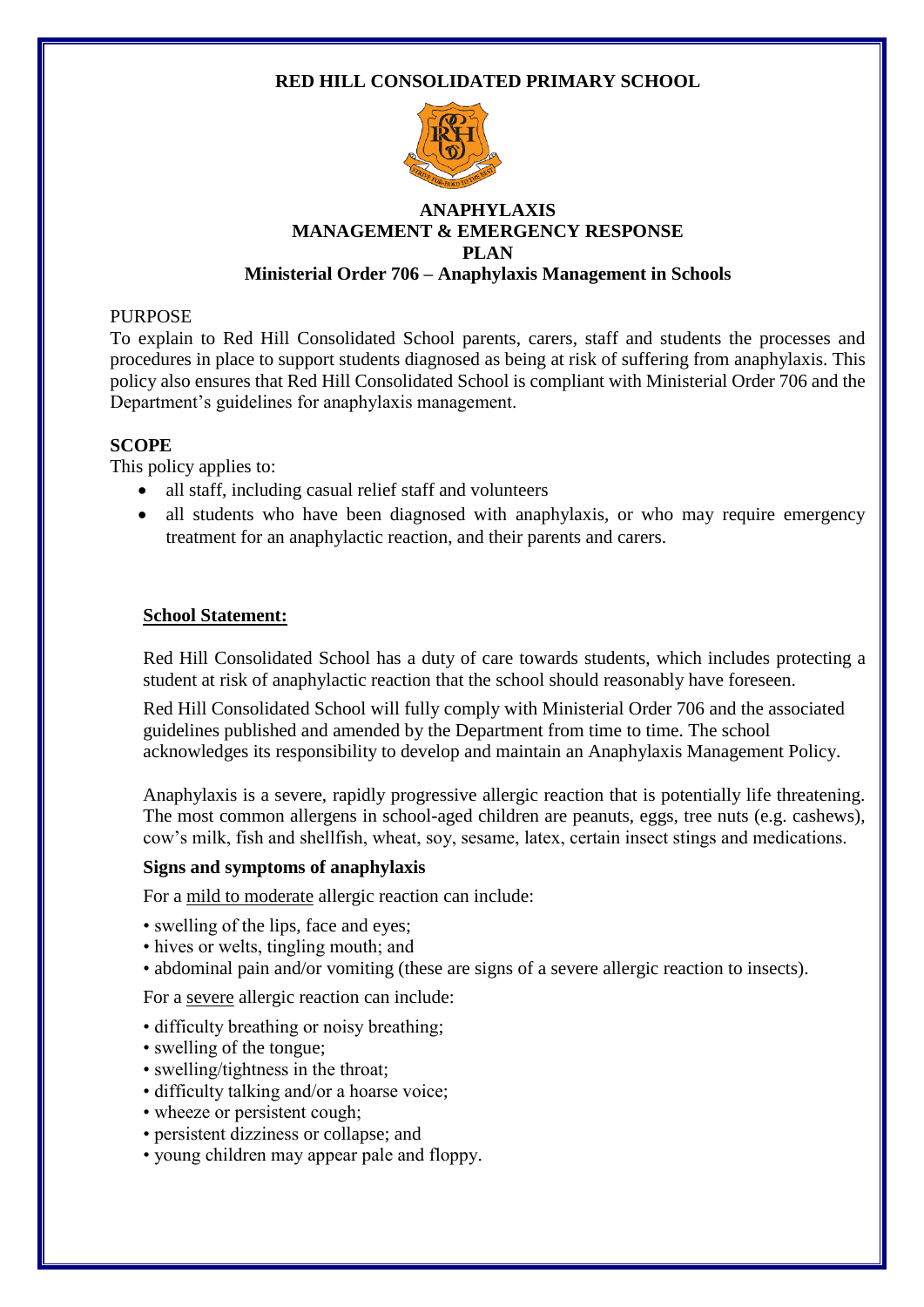Symptoms usually develop within 10 minutes to several hours after exposure to an allergen, but can appear within a few minutes.

# **Aims:**

To facilitate the safety of students at risk from anaphylaxis, the school will follow DET Anaphylaxis guidelines for students who are recognised as at risk.

# *Treatment*

Adrenaline given as an injection into the muscle of the outer mid-thigh is the first aid treatment for anaphylaxis.

Individuals diagnosed as being at risk of anaphylaxis are prescribed an adrenaline autoinjector for use in an emergency. These adrenaline autoinjectors are designed so that anyone can use them in an emergency.

### **Individual Anaphylaxis Management Plans**

All students at Red Hill Consolidated School who are diagnosed by a medical practitioner as being at risk of suffering from an anaphylactic reaction must have an Individual Anaphylaxis Management Plan. When notified of an anaphylaxis diagnosis, the principal of Red Hill Consolidated School is responsible for developing a plan in consultation with the student's parents/carers.

Where necessary, an Individual Anaphylaxis Management Plan will be in place as soon as practicable after a student enrols at Red Hill Consolidated School and where possible, before the student's first day.

Parents and carers must:

- obtain an ASCIA Action Plan for Anaphylaxis from the student's medical practitioner and provide a copy to the school as soon as practicable
- immediately inform the school in writing if there is a relevant change in the student's medical condition and obtain an updated ASCIA Action Plan for Anaphylaxis
- provide an up-to-date photo of the student for the ASCIA Action Plan for Anaphylaxis when that Plan is provided to the school and each time it is reviewed
- provide the school with a current adrenaline autoinjector for the student that has not expired;
- participate in annual reviews of the student's Plan.

Each student's Individual Anaphylaxis Management Plan must include:

- information about the student's medical condition that relates to allergies and the potential for anaphylactic reaction, including the type of allergies the student has
- information about the signs or symptoms the student might exhibit in the event of an allergic reaction based on a written diagnosis from a medical practitioner
- strategies to minimise the risk of exposure to known allergens while the student is under the care or supervision of school staff, including in the school yard, at camps and excursions, or at special events conducted, organised or attended by the school
- $\bullet$  the name of the person(s) responsible for implementing the risk minimisation strategies, which have been identified in the Plan
- information about where the student's medication will be stored
- the student's emergency contact details
- an up-to-date ASCIA Action Plan for Anaphylaxis completed by the student's medical practitioner.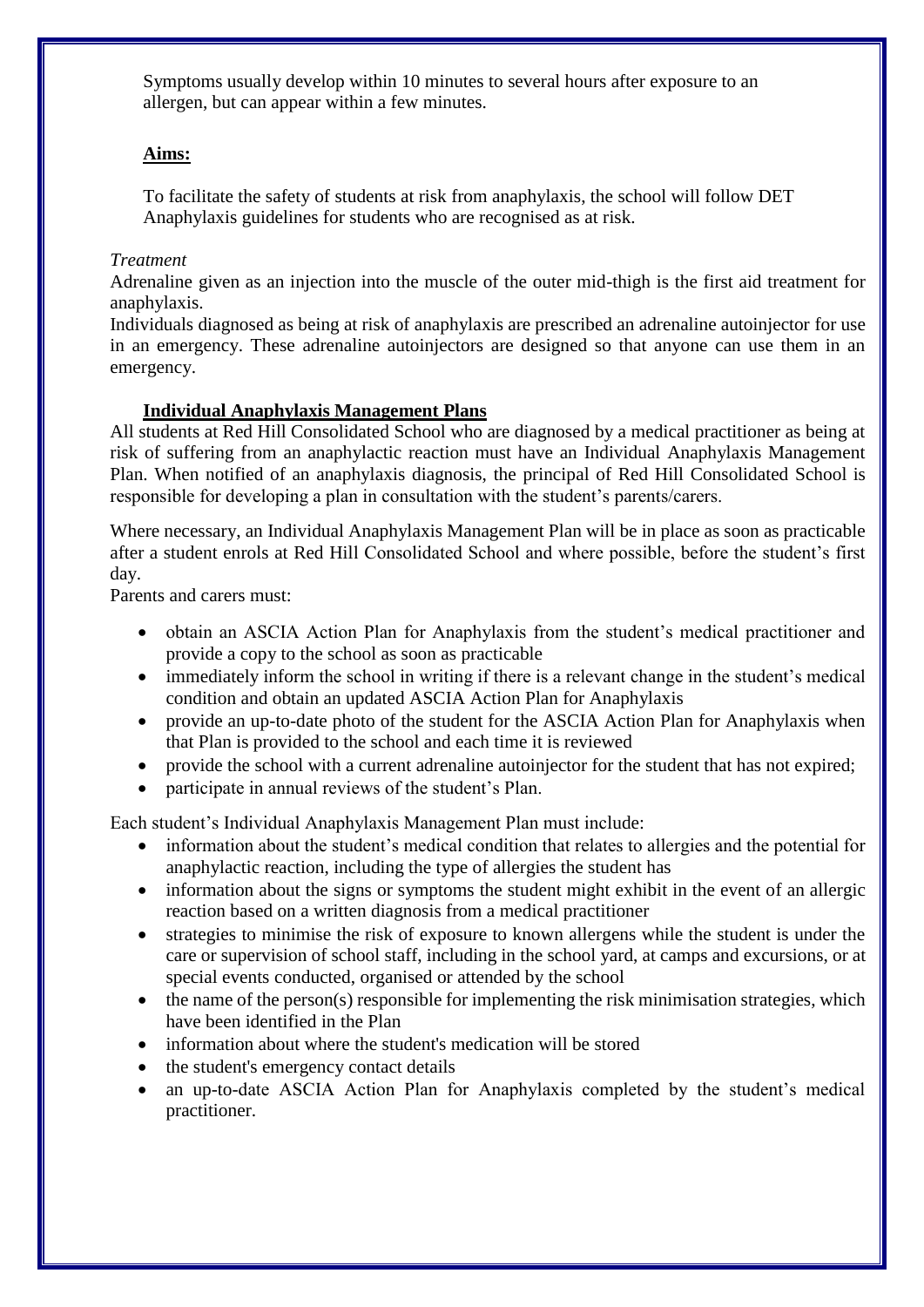### *Review and updates to Individual Anaphylaxis Management Plans*

A student's Individual Anaphylaxis Management Plan will be reviewed and updated on an annual basis in consultation with the student's parents/carers. The plan will also be reviewed and, where necessary, updated in the following circumstances:

- as soon as practicable after the student has an anaphylactic reaction at school
- if the student's medical condition, insofar as it relates to allergy and the potential for anaphylactic reaction, changes
- when the student is participating in an off-site activity, including camps and excursions, or at special events including fetes and concerts.

Our school may also consider updating a student's Individual Anaphylaxis Management Plan if there is an identified and significant increase in the student's potential risk of exposure to allergens at school.

Location of plans and adrenaline autoinjectors

### **Protocol for when students will not keep their adrenaline autoinjectors on their person:**

*A copy of each student's Individual Anaphylaxis Management Plan will be stored with their ASCIA Action Plan for Anaphylaxis at Red Hill Consolidated School Sick Bay (located in the main administration building), together with the student's adrenaline autoinjector. Adrenaline autoinjectors must be labelled with the student's name.*

### **Protocol for when students will keep their adrenaline autoinjectors on their person:**

*A copy of each student's Individual Anaphylaxis Management Plan will be stored with their ASCIA Action Plan for Anaphylaxis at Red Hill Consolidated School Sick Bay (located in the main administration building.* 

### **Risk Minimisation Strategies**

It is important to remember that minimisation of the risk of anaphylaxis is everyone's responsibility: including the principal and all school staff, parents, students and the broader school community. Parents must also assist their child's school to manage the risk of anaphylaxis (as specified in the Order). For example, parents must:

 communicate their child's allergies and risk of anaphylaxis to the school at the earliest opportunity, in writing and preferably on enrolment

 continue to communicate with school staff and provide up to date information about their child's medical condition and risk factors

 obtain and provide the school with an ASCIA Action Plan for Anaphylaxis completed by a medical practitioner

participate in yearly reviews of their child's Individual Anaphylaxis Management Plan

 ensure that their child has an adrenaline autoinjector at school at all times that is current (ie the device has not expired).

Peanuts and nuts are the most common trigger for an anaphylactic reaction or fatality due to foodinduced anaphylaxis. To minimise the risk of a student's exposure and reaction to peanuts and nuts, we will not use peanuts, tree nuts, peanut butter or other peanut or tree nut products during in-school and out-of school activities. It is also recommended that school activities don't place pressure on students to try foods, whether they contain a known allergen or not. Blanket banning of nuts or other foods associated with anaphylaxis and allergies is not recommended because:

• it can create complacency amongst staff and students

• it cannot eliminate the presence of all allergens. More information about peanut and nut banning can be found in the ASCIA Guidelines for Prevention of Food Anaphylactic Reactions in Schools, available from the ASCIA website at: www.allergy.org.au/schools-childcare. A&AA also have a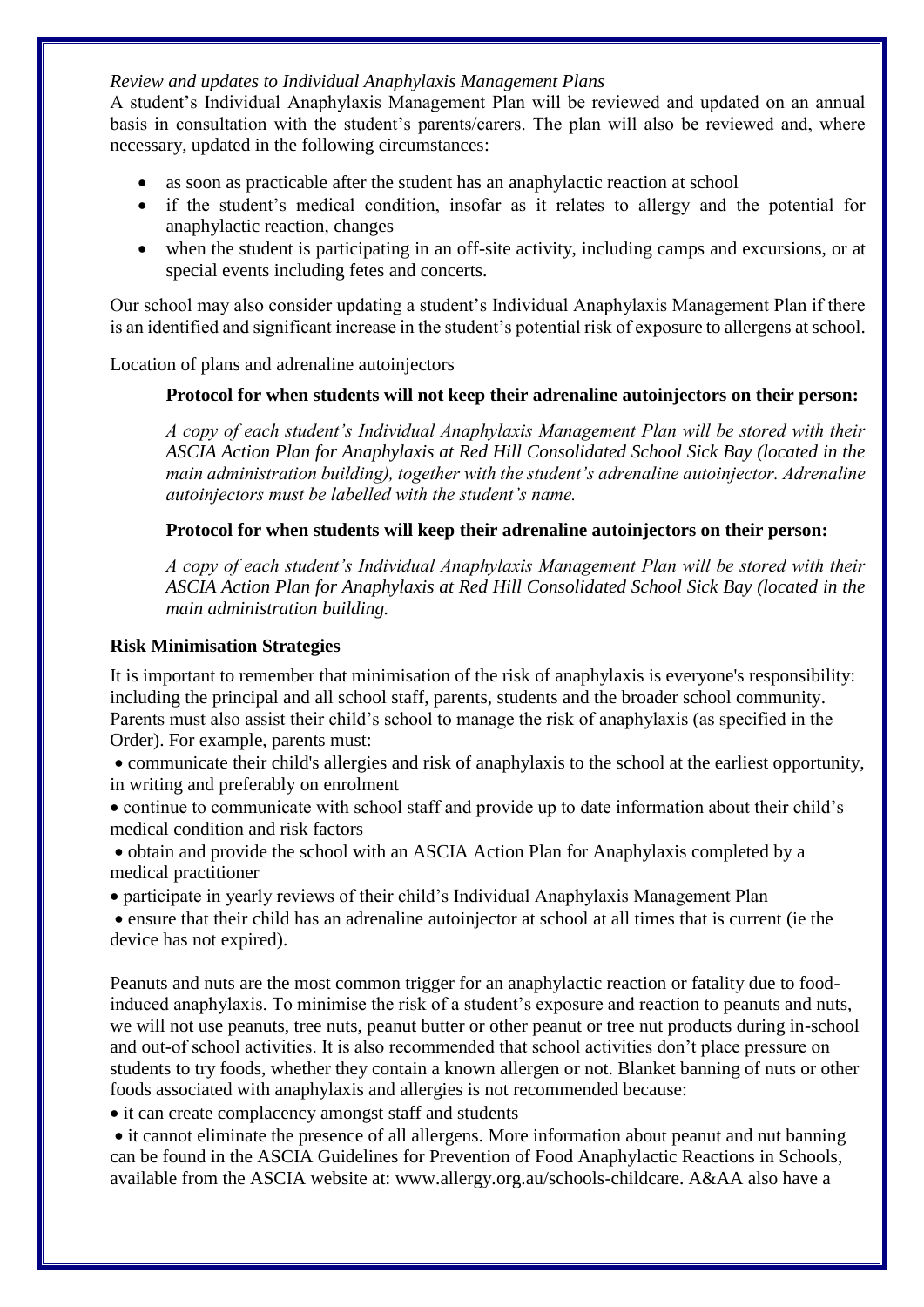helpful list of risk minimisation strategies at: [www.allergyfacts.org.au/images/pdf/Riskminimisation3.pdf](http://www.allergyfacts.org.au/images/pdf/Riskminimisation3.pdf)

These are the specific risk minimisation strategies that Red Hill Consolidated School will put in place to reduce the possibility of a student suffering from an anaphylactic reaction at school.

- To reduce the risk of a student suffering from an anaphylactic reaction at Red Hill Consolidated, we have put in place the following strategies:
- staff and students are regularly reminded to wash their hands after eating;
- students are discouraged from sharing food
- garbage bins at school are to remain covered with lids to reduce the risk of attracting insects
- gloves must be worn or tongs used when picking up papers or rubbish in the playground;
- school canteen staff and breakfast club volunteers are trained in appropriate food handling to reduce the risk of cross-contamination
- year groups will be informed of allergens that must be avoided in advance of class parties, events or birthdays
- a general use EpiPen will be stored at the sick bay.
- We will ensure that all specialist teachers and CRTs are made aware of our students with anaphylaxis. This information will be located in the CRT sign in book with photos of the students.
- We will ensure that all staff working in the canteen are aware of and provided with photos of our students with anaphylaxis.
- All staff on duty will be aware of those students with anaphylaxis as this will be regularly updated at our staff meetings.
- We work closely with Camp Australia who are located on site at Red Hill Consolidated School and the staff are regularly trained in how to manage anaphylaxis.
- Each camp coordinator has the responsibility of ringing the camp in the month prior and then also the week prior to attending to ensure that the menu is suitable and that all reasonable measures have been taken to minimise risk. For each camp, there is a risk assessment completed and this will also include all student medical conditions.
- All excursions must complete the pre-excursions checklist that includes checking for students with anaphylaxis to ensure correct medication is taken. All excursions and sporting activities located both onsite and offsite must take the school first aid kit that is kept stocked and up to date.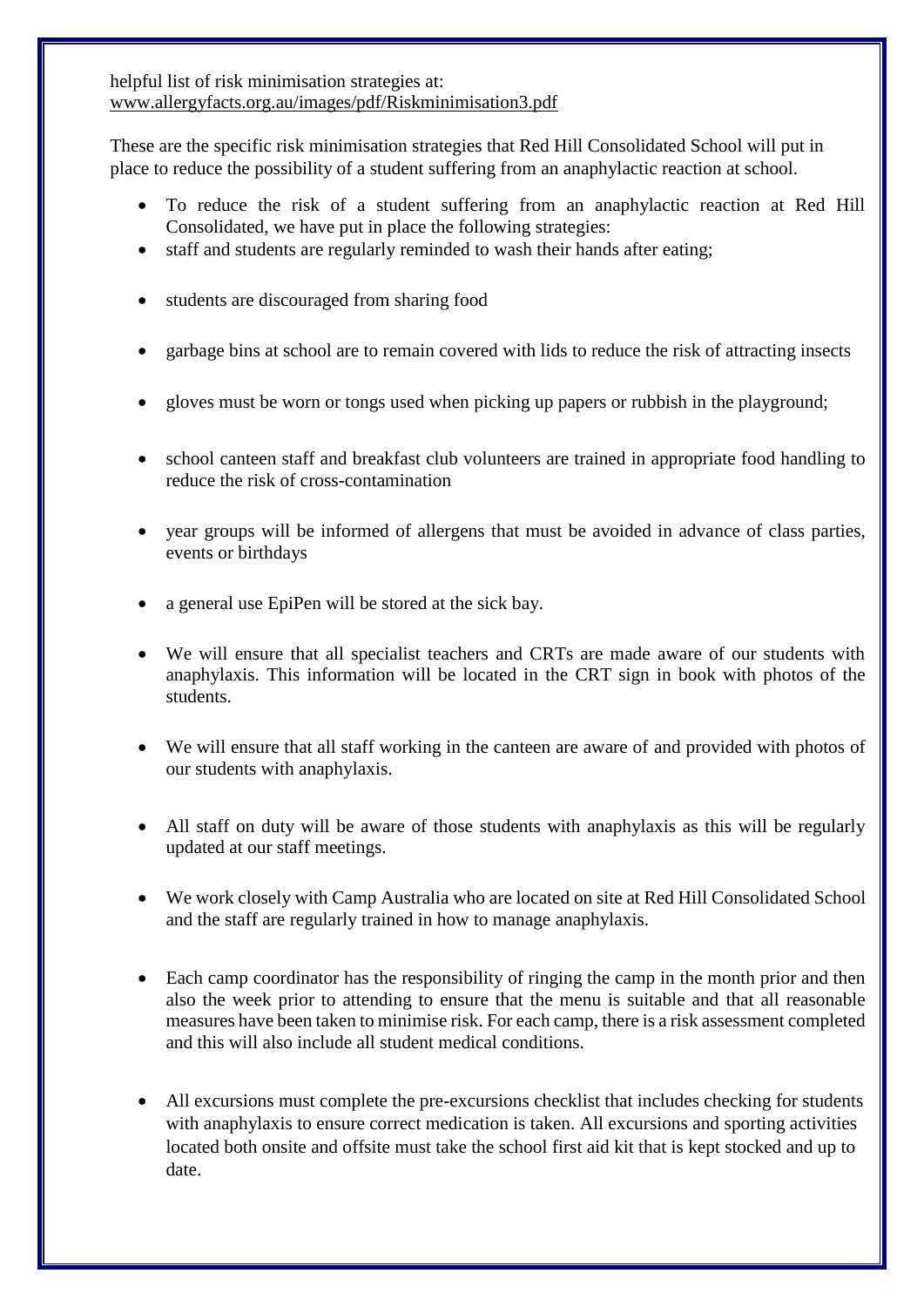Adrenaline autoinjectors for general use

Red Hill Consolidated School will maintain a supply of one adrenaline autoinjector for general use, as a back-up to those provided by parents and carers for specific students, and also for students who may suffer from a first time reaction at school.

The Adrenaline autoinjectors for general use will be stored at Sick Bay (located in the main administration building)] and labelled "general use".

The principal is responsible for arranging the purchase of the adrenaline autoinjector for general use, and will consider:

- the number of students enrolled at Red Hill onsolidated School at risk of anaphylaxis
- the accessibility of adrenaline autoinjectors supplied by parents
- the availability of a sufficient supply of autoinjectors for general use in different locations at the school, as well as at camps, excursions and events
- the limited life span of adrenaline autoinjectors, and the need for general use adrenaline autoinjectors to be replaced when used or prior to expiry.

#### Emergency Response

In the event of an anaphylactic reaction, the emergency response procedures in this policy must be followed, together with the school's general first aid procedures, emergency response procedures and the student's Individual Anaphylaxis Management Plan.

A complete and up-to-date list of students identified as being at risk of anaphylaxis is maintained by administration officer and stored at Sick Bay (located in the main administration building). For camps, excursions and special events, a designated staff member will be responsible for maintaining a list of students at risk of anaphylaxis attending the special event, together with their Individual Anaphylaxis Management Plans and adrenaline autoinjectors, where appropriate.

| <b>Step</b> | <b>Action</b>                                                                              |
|-------------|--------------------------------------------------------------------------------------------|
| 1.          | Lay the person flat<br>$\bullet$                                                           |
|             | Do not allow them to stand or walk<br>$\bullet$                                            |
|             | If breathing is difficult, allow them to sit<br>$\bullet$                                  |
|             | Be calm and reassuring<br>$\bullet$                                                        |
|             | Do not leave them alone<br>$\bullet$                                                       |
|             | Seek assistance from another staff member or reliable student to locate the<br>$\bullet$   |
|             | student's adrenaline autoinjector or the school's general use autoinjector,                |
|             | and the student's Individual Anaphylaxis Management Plan, stored at Sick                   |
|             | Bay (located in the main administration building)                                          |
|             | If the student's plan is not immediately available, or they appear to be<br>$\bullet$      |
|             | experiencing a first time reaction, follow steps 2 to 5                                    |
| 2.          | Administer an EpiPen or EpiPen Jr (if the student is under 20kg)                           |
|             | Remove from plastic container<br>$\bullet$                                                 |
|             | Form a fist around the EpiPen and pull off the blue safety release (cap)                   |
|             | Place orange end against the student's outer mid-thigh (with or without<br>$\bullet$       |
|             | clothing)                                                                                  |
|             | Push down hard until a click is heard or felt and hold in place for 3 seconds<br>$\bullet$ |
|             | Remove EpiPen<br>$\bullet$                                                                 |
|             | Note the time the EpiPen is administered<br>$\bullet$                                      |
|             | Retain the used EpiPen to be handed to ambulance paramedics along with<br>$\bullet$        |
|             | the time of administration                                                                 |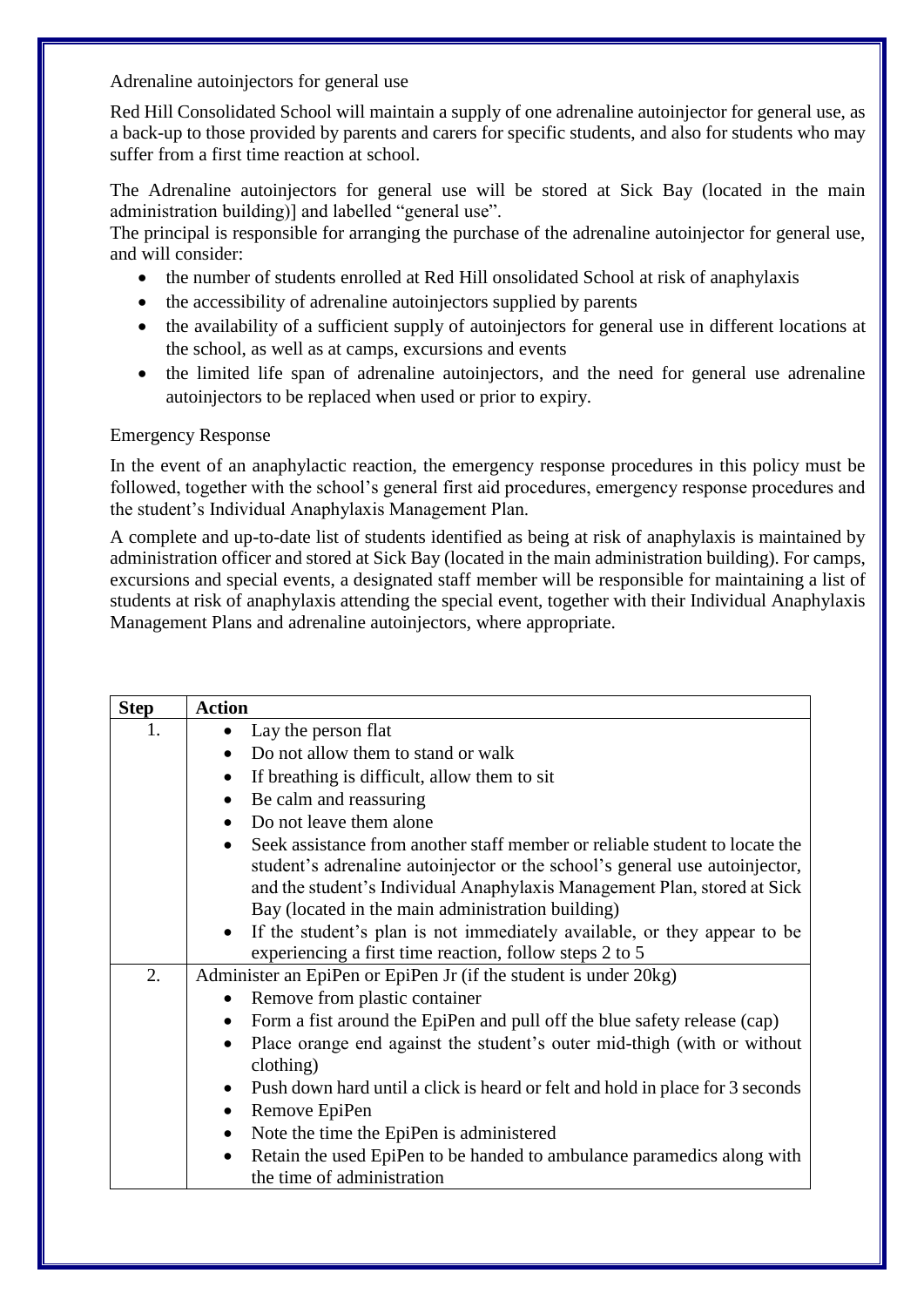| 3. | Call an ambulance $(000)$                                                                                                                                                                                                               |
|----|-----------------------------------------------------------------------------------------------------------------------------------------------------------------------------------------------------------------------------------------|
| 4. | If there is no improvement or severe symptoms progress (as described in the<br>ASCIA Action Plan for Anaphylaxis), further adrenaline doses may be<br>administered every five minutes, if other adrenaline autoinjectors are available. |
| 5. | Contact the student's emergency contacts.                                                                                                                                                                                               |

If a student appears to be having a severe allergic reaction, but has not been previously diagnosed with an allergy or being at risk of anaphylaxis, school staff should follow steps  $2 - 5$  as above.

[*Note: If in doubt, it is better to use an adrenaline autoinjector than not use it, even if in hindsight the reaction is not anaphylaxis. Under-treatment of anaphylaxis is more harmful and potentially life threatening than over-treatment of a mild to moderate allergic reaction. Refer to page 41 of the [Anaphylaxis Guidelines\]](http://www.education.vic.gov.au/school/teachers/health/pages/anaphylaxisschl.aspx).*

### Communication Plan

This policy will be available on Red Hill Consolidated School's website so that parents and other members of the school community can easily access information about Red Hill Consolidated School's anaphylaxis management procedures. The parents and carers of students who are enrolled at Red Hill Consolidated School and are identified as being at risk of anaphylaxis will also be provided with a copy of this policy.

The Principal is responsible for ensuring that all relevant staff, including casual relief staff and volunteers are aware of this policy Red Hill Consolidated School's procedures for anaphylaxis management. Casual relief staff and volunteers who are responsible for the care and/or supervision of students who are identified as being at risk of anaphylaxis will also receive a verbal briefing on this policy.

**All staff:** Staff will be updated on a regular basis of our students' medical conditions. Should we receive an additional student with anaphylaxis, all staff will be briefed by the Principal or Business Manger on the morning of their arrival.

**Casual relief teachers:** There will be an update of student medical conditions included in the CRT sign in book and they will also be verbally briefed by both the Administration staff as well as the CRT's teaching buddy.

**Volunteers:** Staff who the volunteer is working with have the responsibility of briefing the volunteer.

### **Staff training**

Staff at Red Hill Consolidated School will receive appropriate training in anaphylaxis management, consistent with the Department's *Anaphylaxis Guidelines*.

Staff who are responsible for conducting classes that students who are at risk of anaphylaxis attend, and any further staff that the principal identifies, must have completed:

- an approved face-to-face anaphylaxis management training course in the last three years, or
- an approved online anaphylaxis management training course in the last two years.

Red Hill Consolidated School uses the following training course Australian First Aid Course 22300vic Staff are also required to attend a briefing on anaphylaxis management and this policy at least twice per year, facilitated by a staff member who has successfully completed an anaphylaxis management course within the last 2 years including Business Manager

Each briefing will address:

- $\bullet$  this policy
- the causes, symptoms and treatment of anaphylaxis
- the identities of students with a medical condition that relates to allergies and the potential for anaphylactic reaction, and where their medication is located